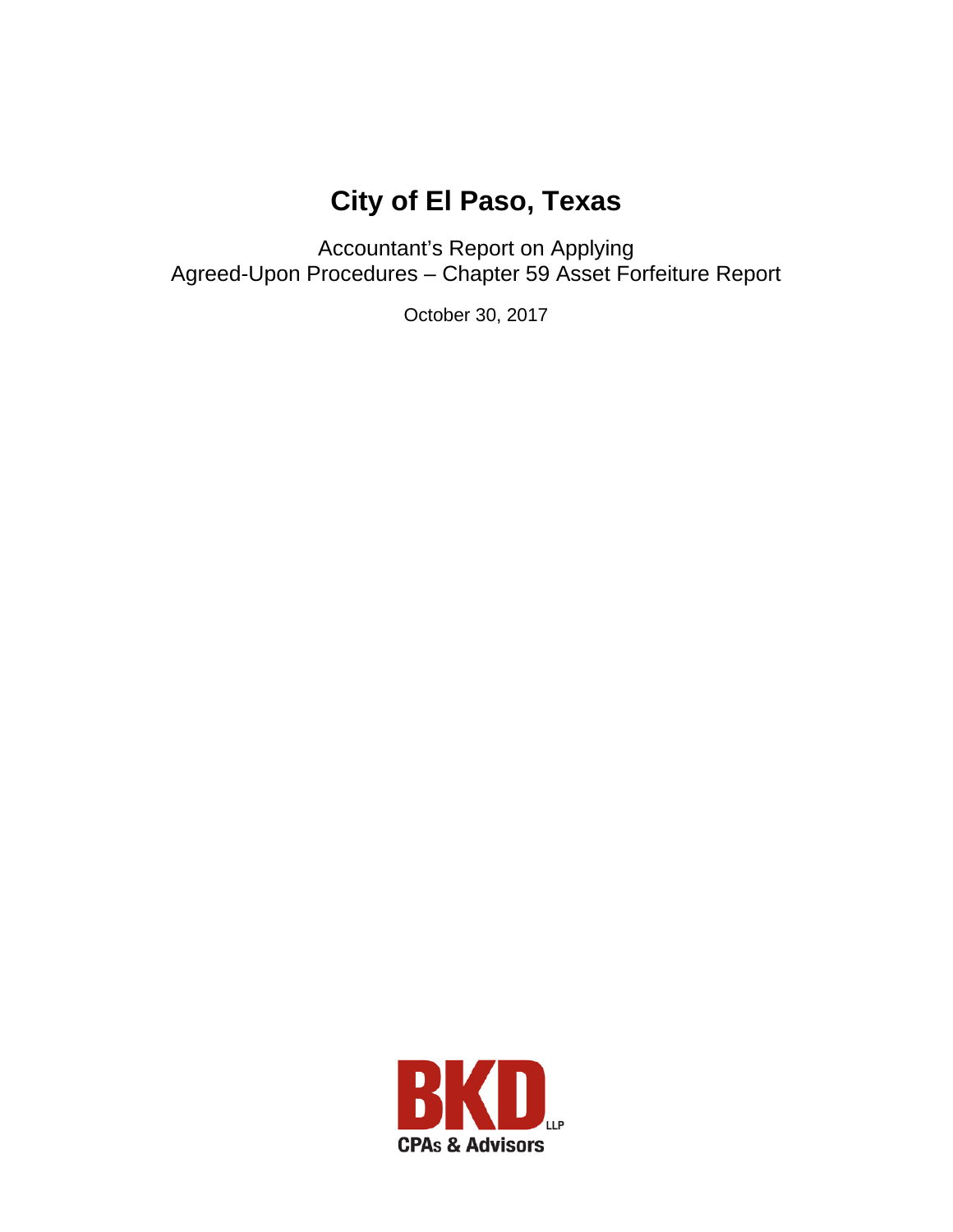# **City of El Paso, Texas October 30, 2017**

### **Contents**

| Independent Accountant's Report on Applying |  |
|---------------------------------------------|--|
|                                             |  |
|                                             |  |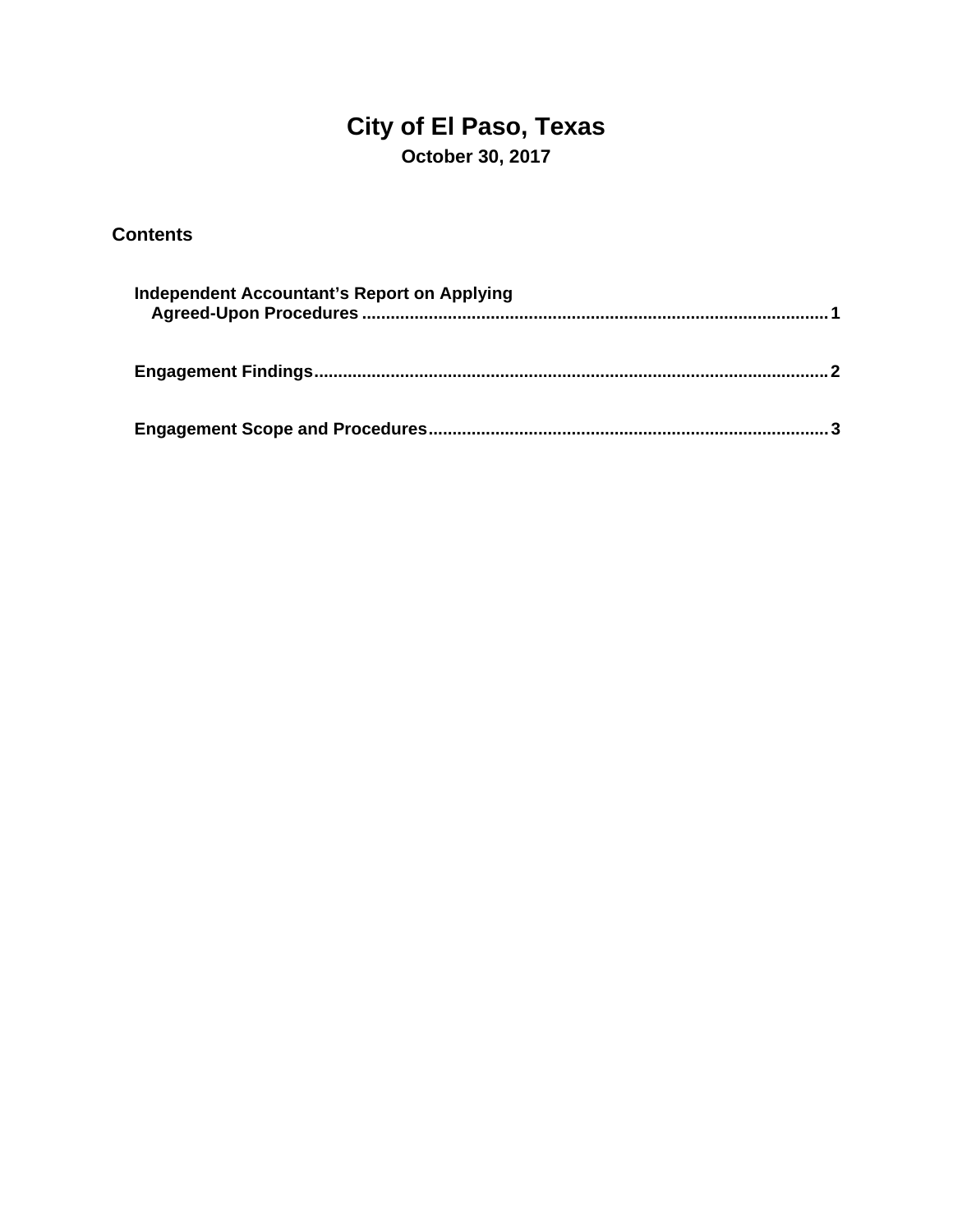



#### **Independent Accountant's Report on Applying Agreed-Upon Procedures**

The Honorable Mayor, City Council and City Manager El Paso, Texas

We have performed the procedures enumerated in the attachment to this report, which were agreed to by the management of the City of El Paso, Texas (City), solely to assist you with respect to evaluating management's assertion about the City's compliance with the seizure, forfeiture, receipt and specific expenditure of all proceeds, and property subject to Chapter 59 of the Code of Criminal Procedure as of and for the year ended August 31, 2017. The management of the City is responsible for its compliance with these regulations. Consequently, we make no representation regarding the sufficiency of the procedures described in the attachment to this report either for the purpose for which this report has been requested or for any other purpose.

The findings obtained are described in the attachment to this report.

This agreed-upon procedures engagement was conducted in accordance with attestation standards established by the American Institute of Certified Public Accountants. We were not engaged to and did not conduct an examination or a review, the objective of which would be the expression of an opinion or conclusion, respectively, on compliance with the specified requirements. Accordingly, we do not express such an opinion or conclusion. Had we performed additional procedures, other matters might have come to our attention that would have been reported to you.

This report is intended solely for the information and use of the City, its management and the Office of the Attorney General, and is not intended to be and should not be used by anyone other than these specified parties.

BKDUP

Dallas, Texas October 30, 2017

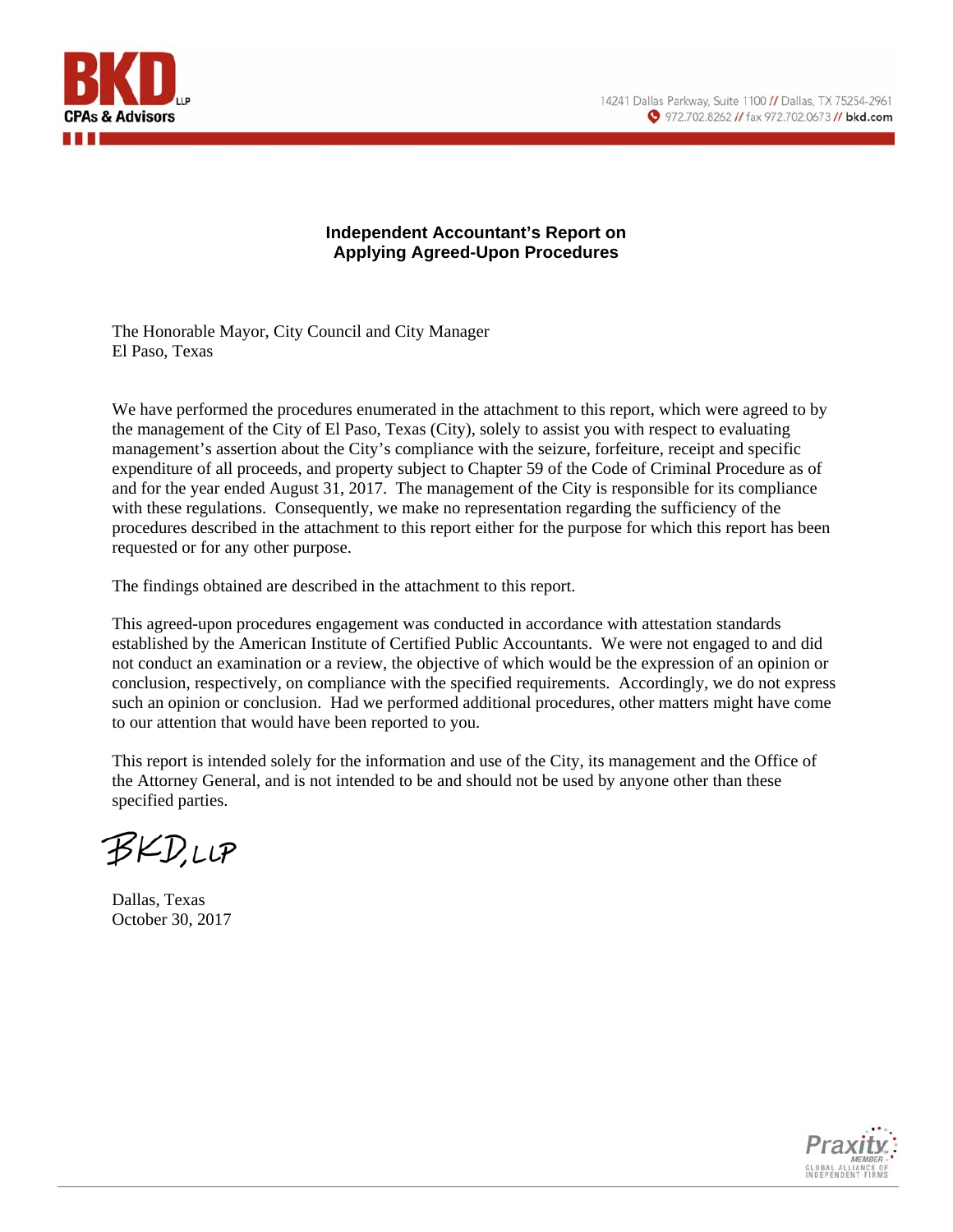# **City of El Paso, Texas Engagement Findings October 30, 2017**

Presented in this section are all our findings from performing the procedures described in the "Engagement Scope and Procedures" section of this report. Except as described in the remainder of the "Engagement Findings" section, no exceptions resulted from performance of the procedures.

1. Procedure 6 required us to compare the date of the check picked up from the District Attorney's office per review of the City of El Paso Police Department's check log to the date of the deposit for all amounts obtained in Procedure 4, to determine if all monies received during the reporting period were deposited in accordance with the City's cash management policy. The review resulted in one instance of a delay in the deposit of five calendar days from the date the checks were received by the City of El Paso Police Department per review of the check log.